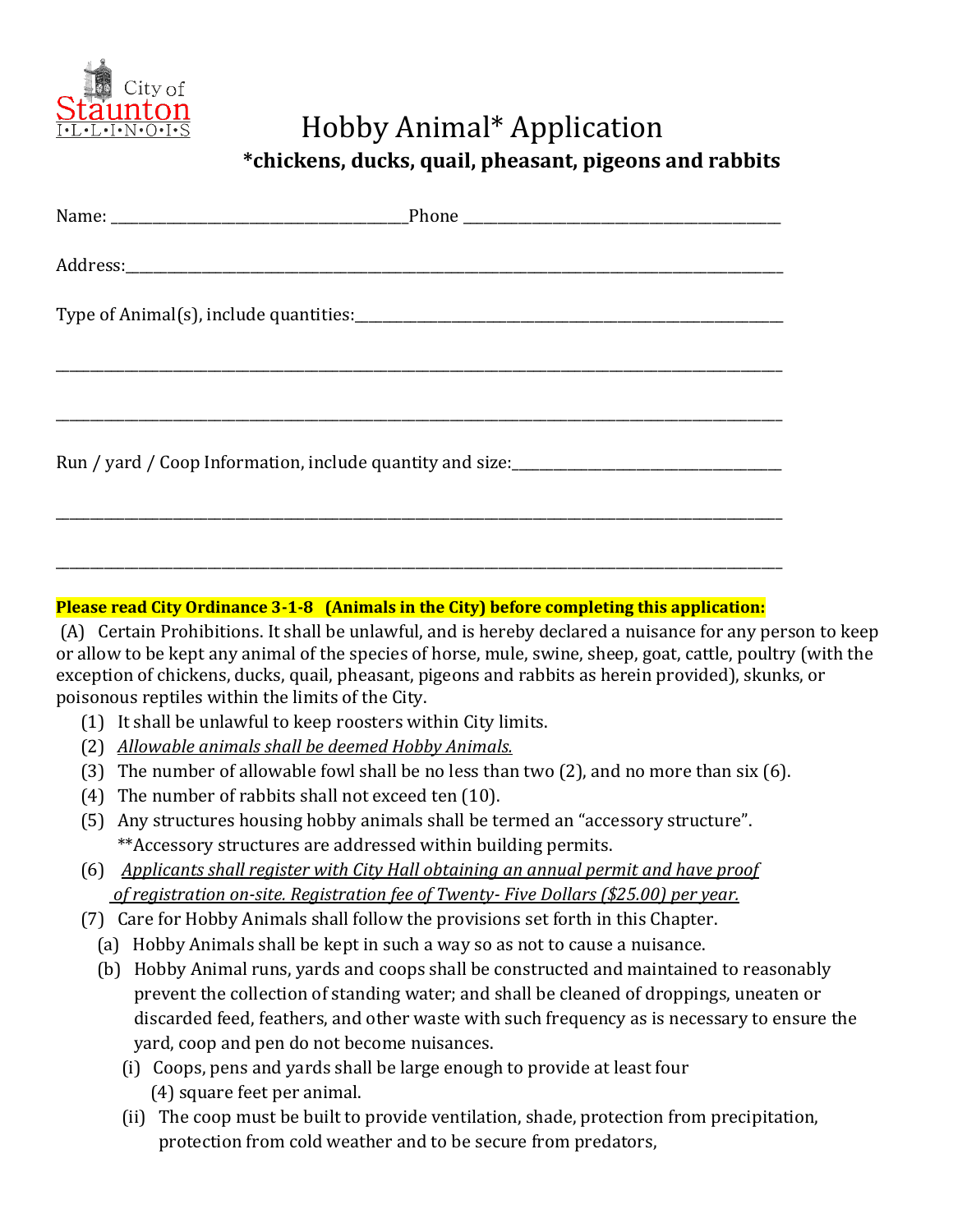wild birds and rodents.

- (iii) Openings in windows and doors must be covered by wire mesh or screens to deter predators.
- (iv) Access doors must be sized and placed for ease of cleaning.
- (v) The enclosed run must be attached to the coop or must surround the coop. The sides of the run must be made of fencing or wire mesh that discourages predators.
- (vi) The run must be enclosed on all sides, including the top or roof plane.
- (vii) Odors from pens, manure or related substances shall not be detectable from property lines. Manure must be stored and disposed of. Manure may be composted. All manure not composted must be removed from property regularly.
- (c) Licenses for coops must be obtained and shall meet the rules of this Chapter where applicable.
	- (i) Prior to a license being granted to an applicant, the applicant must show proof of notice to all adjacent landowners except landowners that are municipalities or utilities.
	- (ii) Coops over one hundred twenty (120) square feet will require a building permit.
	- (iii) A license shall not be granted unless the applicant has obtained all necessary building permits and can show proof that a pen, yard and coop that comply with this Section have been erected.
	- (iv) The chicken coop and run shall be located in the rear of the residential structure. The pen, coop and run are allowed in the rear yard, but not the side or front yards.
	- (v) The coop and run shall be located at least five (5) feet from the property line and at least twenty- five (25) feet from any dwelling.
	- (vi) Coop licenses shall not run with the land.
	- (vii) Licenses will only be granted to persons who reside on parcels with single family dwellings. An applicant who lives in an apartment, multi-family units or condominium building is not eligible to receive a Hobby Animal license.
	- (viii) The City may deny a license to any person who:
		- a. Owes money to the City; or
		- b. has, in the last five (5) years prior to application for a license under this Section been convicted or plead guilty to any code violation of animals, nuisance, noise, property maintenance or zoning.
	- (ix) If the licensee is found to be in violation of this Section or of Cruelty to Animals, the license will be immediately and permanently revoked.
	- (x) Applications shall be submitted to the City Clerk's office.
	- (xi) No person shall slaughter any Hobby Animal within City limits in view of the public.
	- (xii) No Hobby Animal shall be permitted to run at large. All animals shall be kept in a designated coop or run. Hobby Animals may be allowed to exercise in a rear yard with a six (6) foot or higher fence with supervision.
	- (xiii) No lawfully owned cat or dog shall be deemed dangerous, vicious or otherwise punished for attacking or killing any Hobby Animal allowed to run astray whether by accident or design.
	- (xiv) Any resident currently owning a designated Hobby Animal shall have